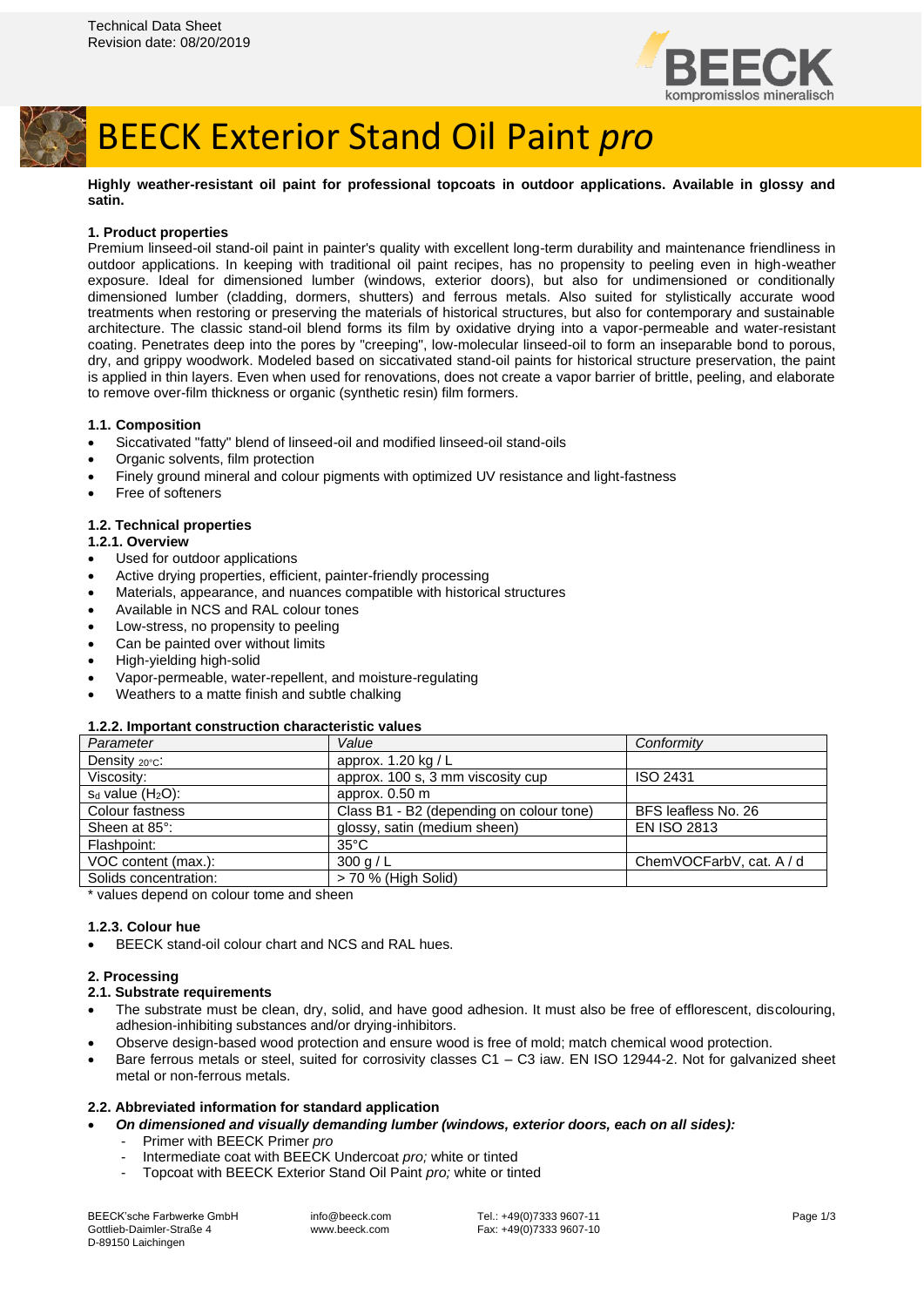



# BEECK Exterior Stand Oil Paint *pro*

- *On all other woods (half-timbered, cladding, dormers, etc.) depending on weathering situation and need:*
	- Primer with BEECK Primer *pro*, alternatively with BEECK Oil Primer (on highly-absorbent wood)
	- Intermediate coat with BEECK Undercoat *pro;* as needed; white or tinted
	- Topcoat with BEECK Exterior Stand Oil Paint *pro;* white or tinted
- *On ferrous metals and steel:*
	- Primer with BEECK Corrosion protection Primer
	- Intermediate coat alternatively with BEECK Undercoat *pro;* white or tinted
	- One or two topcoats with BEECK Exterior Stand Oil Paint *pro;* white or tinted

#### **2.3. Substrate and pretreatment**

#### • *Wood:*

Surface sand absorbent, bare, or not film-forming, impregnated wood and primer with BEECK Primer *pro*. Saturate highly-absorbent, spongy, or leeched wood with BEECK Oil primer, spread excess. Completely sand down or replace crumbling or grayed wood. Maximum wood moisture content: coniferous wood: 15%, deciduous wood: 12%. Throughly wash off grease and wax with BEECK Lacquer Thinner. In hot temperatures, note that resin-rich exterior wood (e.g. lark) tends to exhibit resin flow on south-facing sides. Oak (tannic acid) and tropical woods (discolouring, drying inhibitor ingredients!) and engineered woods must be tests; take note of suitability for outdoor applications and manufacturer's corresponding coating guidelines. Due to moisture absorption, also primer rear of exterior cladding, note rear ventilation. Sand, blast, or etch down to pores any weathered, cracking, loose, and peeling old paint based on enamel, acrylic, or synthetic resin. Remove paint stripper residue down to pores. Thoroughly sand high-bonding, adhering oil and alkyd resin paints to a matte finish, continue treating directly with BEECK Undercoat *pro*. Prepaint untreated, exposed wood with BEECK Primer *pro*. Prior to install, primer all sides of structural lumber and dimensioned lumber (windows) and prepaint with BEECK Undercoat *pro*.

#### • *Glass rebates and sealants (windows):*

Do not paint over elastic sealing compounds, limit paint on sealing compound to 1 mm film thickness. Where specified by the manufacturer, paint over plastic sealing compounds; test compatibility. Before painting over, allow curing sealing compounds, e.g. linseed-oil putty, to dry thoroughly; observe manufacturer's instructions.

• **Note for BEECK Undercoat** *pro***:** High-yielding, sandable, matte intermediate coating specifically on dimensioned and visually demanding lumber. For tinted or coloured topcoats, an intermediate coat of BEECK Undercoat *pro* in the same colour is applied (indicate with purchase order).

• *On ferrous metals and steel:*

Remove rust thoroughly, surface-sand, then degrease with BEECK Lacquer Thinner, pretreat with BEECK Corrosion Protection Primer and BEECK Undercoat *pro*, or two topcoats with BEECK Exterior Stand Oil Paint *pro*.

- *Unsuited substrates* include horizontally installed woods or woods exposed to weather at a slope, exposed to heavy mechanical loads, and those with ground contact. Take note of design-based and any applicable chemical wood protection. Test tropical woods, oak, engineered woods. Plasto-elastic, low-bonding, and brittle old paint, e.g. on acrylic basis, cannot be painted over. Galvanized sheet metal, non-ferrous metals, and areas at high corrosion risk are also unsuited.
- *Deficient substrates* call for a differentiated approach and testing.

### **2.3.1. Care and post-treatment**

Outdoor woods require maintenance. For heavy weather exposure, retreat with light surface sanding and painting over every 2 - 5 years. Simple design-based measures such as roof overhangs, rounded edges, and careful wood selection (resistance classes) in total significantly extend the maintenance cycles and the long-term durability of wood and the paint. Note effects of heat and premature matting on dark colours and solid colours on southern exposures. Note reduced light-fastness for synthetic colour pigments. Regularly wash off dirt film with soapy water or alcohol-based cleaning agents. Dirt film promotes mold infestation, e.g. also on roof underlayments. Consider wood paints with fungicides for tough and recurring infestation of mold and micro-organisms.

#### **2.4. Processing instructions**

## **2.4.1. General instructions**

Verify substrate suitability. Note absorption capacity, strength, and texture of the relevant substrate. Test demanding and critical surfaces. Ensure qualified processing.

- Carefully cover and protect untreated surfaces, in particular glass, window sills, expansion joints, paint coats, plastic, and hardware against overspray.
- Supply personal protective gear.
- Paint self-contained surfaces exclusively with containers from the same manufacturing batch.
- Ensure sufficient qualified labor and smooth paint application.
- Test colour prior to processing.
- Intermediate coat with BEECK Undercoat *pro* in the same colour with BEECK Exterior Stand Oil Paint *pro.*
- Do not process when wet, risk of frost, on heated surface or in full sun.

BEECK'sche Farbwerke GmbH Gottlieb-Daimler-Straße 4 D-89150 Laichingen

info@beeck.com www.beeck.com